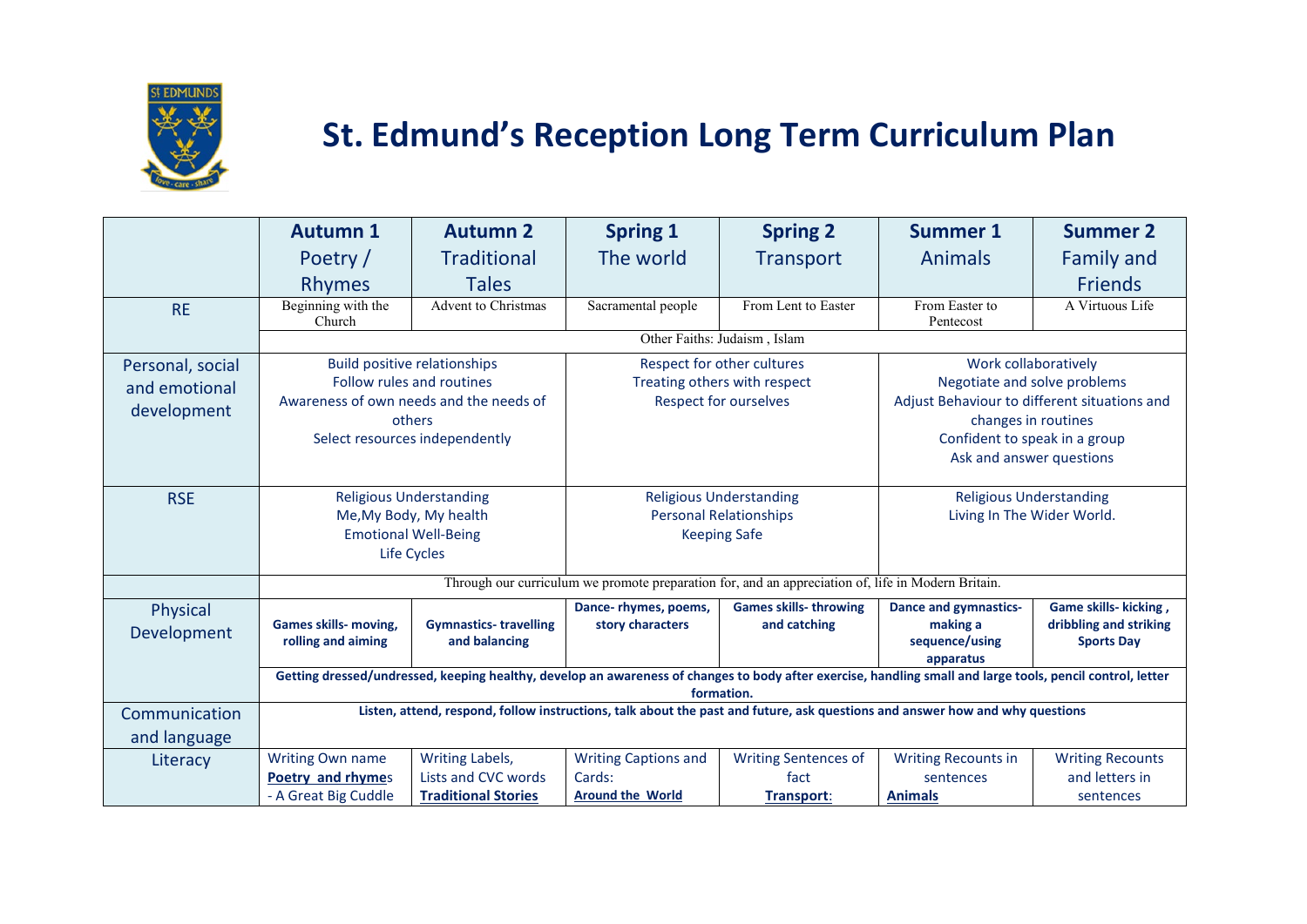|                    |                                                 | The Gruffalo                                             | No Dinner and                                                                  | Naughty bus and The | What the Ladybird                             | <b>Family and Friends</b>   |  |
|--------------------|-------------------------------------------------|----------------------------------------------------------|--------------------------------------------------------------------------------|---------------------|-----------------------------------------------|-----------------------------|--|
|                    |                                                 | The Gigantic Turnip                                      | Handa's surprise                                                               | <b>Train Ride</b>   | Heard.                                        | Ana Hibiscus                |  |
|                    |                                                 |                                                          |                                                                                |                     | Our very own dog                              | Ruby's worry                |  |
|                    |                                                 |                                                          | Poetry Assembly: Oh                                                            |                     | <b>Blue Penguin</b>                           |                             |  |
|                    |                                                 |                                                          | Dear poem                                                                      |                     |                                               |                             |  |
|                    |                                                 |                                                          |                                                                                |                     |                                               |                             |  |
| <b>Mathematics</b> | <b>Number:</b>                                  |                                                          | <b>Number</b>                                                                  |                     | <b>Number</b>                                 |                             |  |
|                    | <b>Match and Sort</b>                           |                                                          | <b>Introducing Zero</b>                                                        |                     | Building numbers beyond 10                    |                             |  |
|                    | <b>Comparing Amounts</b>                        |                                                          | <b>Comparing Numbers to 5</b>                                                  |                     | Counting patterns beyond 10                   |                             |  |
|                    | Representing 1,2 & 3                            |                                                          | Composition of 4 & 5                                                           |                     | <b>Adding more</b>                            |                             |  |
|                    | Comparing 1,2 & 3                               |                                                          | 6,7 & 8                                                                        |                     | <b>Taking away</b>                            |                             |  |
|                    | Composition 1,2 & 3                             |                                                          | <b>Making Pairs</b>                                                            |                     | <b>Doubling</b>                               |                             |  |
|                    | <b>Representing Numbers to 5</b>                |                                                          | Combining 2 groups                                                             |                     |                                               | <b>Sharing and Grouping</b> |  |
|                    | One More and One Less                           |                                                          | 9 & 10                                                                         |                     | <b>Odd and Even</b>                           |                             |  |
|                    |                                                 |                                                          | Comparing numbers to 10                                                        |                     | Deepening understanding                       |                             |  |
|                    | <b>SSM</b>                                      |                                                          | Bonds to 10                                                                    |                     | <b>Patterns and Relationships</b>             |                             |  |
|                    | Compare size, mass and capacity                 |                                                          |                                                                                |                     |                                               |                             |  |
|                    | <b>Exploring Pattern</b>                        |                                                          | <b>SSM</b>                                                                     |                     | <b>SSM</b>                                    |                             |  |
|                    | <b>Circles and Triangles</b>                    |                                                          | <b>Comparing Mass</b>                                                          |                     | Spatial Reasoning -Match, Rotate              |                             |  |
|                    | <b>Positional Language</b>                      |                                                          | <b>Comparing Capacity</b>                                                      |                     | Spatial Reasoning - Compose and Decompose     |                             |  |
|                    | Shapes with 4 sides                             |                                                          | Length and Height                                                              |                     | Spatial Reasoning - Visualise and Build       |                             |  |
|                    | <b>Time</b>                                     |                                                          | <b>Time</b>                                                                    |                     | <b>Spatial Reasoning- Mapping</b>             |                             |  |
|                    |                                                 |                                                          | 3D shape                                                                       |                     |                                               |                             |  |
|                    |                                                 |                                                          | Pattern                                                                        |                     |                                               |                             |  |
|                    |                                                 |                                                          |                                                                                |                     |                                               |                             |  |
|                    | Counting and number rhymes                      |                                                          |                                                                                |                     |                                               |                             |  |
|                    |                                                 | Making simple patterns / Exploring more complex patterns |                                                                                |                     |                                               |                             |  |
| Understanding      | Geography                                       |                                                          | <b>Geography</b>                                                               |                     | Geography                                     |                             |  |
| the World          | The features of their own immediate environment |                                                          | No Dinner - India subcontinent                                                 |                     | <b>Blue Penguin - Antarctic</b>               |                             |  |
|                    | Weather and suitable clothing                   |                                                          | Handa's surprise - African Savana                                              |                     | Ana Hibiscus - Africa and Canada              |                             |  |
|                    | Map of the world, England. London Edmonton      |                                                          | Naughty bus - bus routes around Edmonton                                       |                     | What the lady bird heard - habitats for mini- |                             |  |
|                    | The Gruffalo - woodland environments            |                                                          | Train Ride - local Train routes                                                |                     | beasts                                        |                             |  |
|                    | The Gigantic Turnip- farm land                  |                                                          | <b>No Dinner-</b>                                                              |                     |                                               |                             |  |
|                    | <b>Science</b>                                  |                                                          | <b>Living Things and Their Habitats -Indian</b><br><b>Subcontinent Animals</b> |                     | <b>Science</b>                                |                             |  |
|                    | The Gruffalo-                                   |                                                          | Materials-house materials                                                      |                     | <b>What the Ladybird Heard</b>                |                             |  |
|                    | Living Things and Their Habitats - Woodland     |                                                          |                                                                                |                     | Living Things and Their Habitats -            |                             |  |